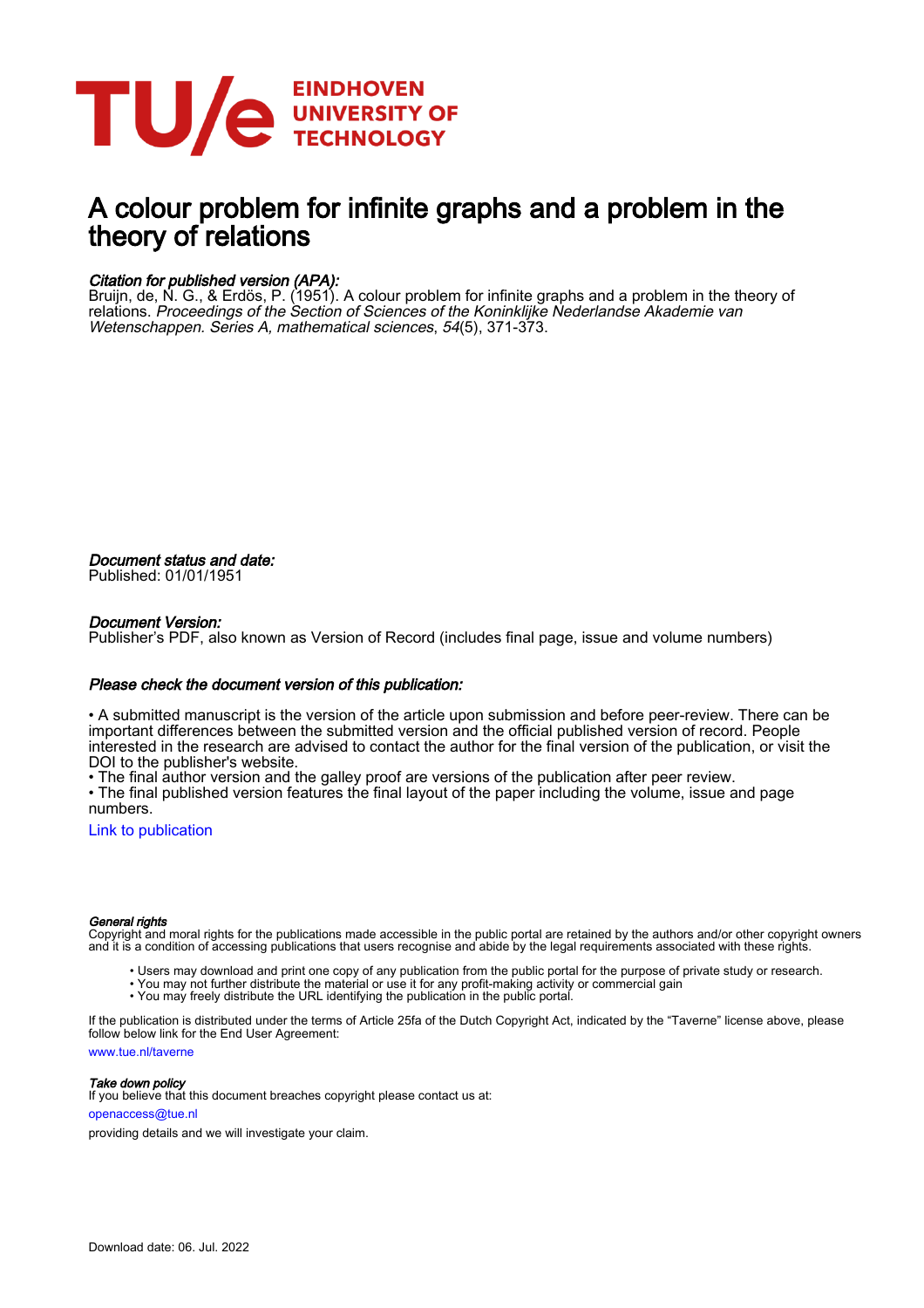KONINKL. NEDERL. AKADEMIE VAN WETENSCHAPPEN - AMSTERDAM Reprinted from Proceedings, Series A, 54, No. 5 and Indag. Math., 13, No. 5, 1951

#### **MATHEMATICS**

# A COLOUR PROBLEM FOR INFINITE GRAPHS AND A PROBLEM IN THE THEORY OF RELATIONS

#### $\mathbf{R}\mathbf{V}$

#### N. G. DE BRUIJN AND P. ERDÖS

(Communicated by Prof. H. D. KLOOSTERMAN at the meeting of November 24, 1951)

Theorems 1, 3 and 4 of this paper were announced in a previous paper of one of us [1]. As related problems were discussed there, and references were given, we present our theorems without any introduction.

The Axiom of Choice is adopted throughout the paper.

A graph  $G$  is called k-colourable if to each vertex one of a given  $\S$  1. set of  $k$  colours can be attached in such a way that on each edge the two end-points get different colours.

Theorem 1. Let  $k$  be a positive integer, and let the graph  $G$  have the property that any finite subgraph is  $k$ -colourable. Then  $G$  is  $k$ -colourable itself.

Our original proof was simplified by SZEKERES. Later, a simple proof, based on Tychonoff's theorem that the cartesian product of a family of compact sets is compact, was indicated by RABSON and A. STONE. We suppress these proofs here, since theorem 1 can be considered as a special case of a theorem of R. RADO which appeared meanwhile [3], and a topological proof for Rado's theorem was given by GOTTSCHALK [2].

Theorem 2 (RADO). Let M and  $M_1$  be arbitrary sets. Assume that to any  $v \in M$ , there corresponds a finite subset  $A_v$  of M. Assume that to any finite subset  $N \subset M_1$  a choice function  $x_N(v)$  is given, which attaches an element of  $A_r$  to each  $v \in N$ :

 $x_N(v) \in A_v$ 

Then there exists a choice function  $x(y)$  defined for all  $v \in M_1(x(y)) \in A$ , if  $v \in M_1$ ) with the following property. If K is any finite subset of  $M_1$ , then there exists a finite subset  $N(K \subset N \subset M_1)$ , such that, as far as K is concerned, the function  $x(y)$  coincides with  $x_N(y)$ :

$$
x\left(\nu\right) = x_{N}\left(\nu\right) \qquad \left(\nu \in K\right)
$$

We now deduce theorem 1 from theorem 2. Let  $M$  be the set of  $k$ colours, and let  $M_1$  be the set of all vertices of G. We always choose  $A_{\nu} = M$ . To any finite  $N(N \subset M_1)$  there corresponds a finite subgraph of  $G$ , consisting of the vertices belonging to  $N$ , and all connections between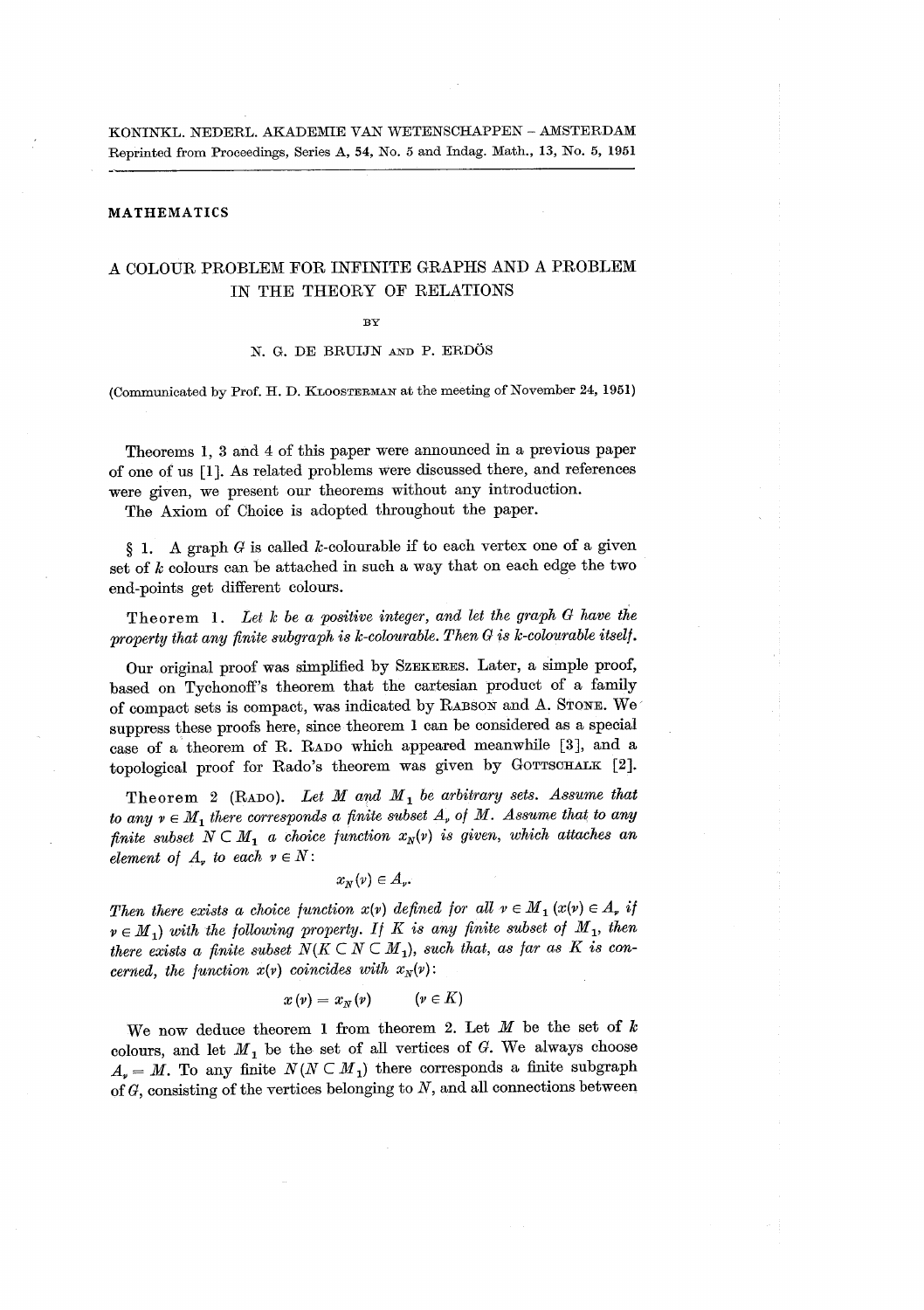these vertices as far as these belong to  $G$ . This subgraph is assumed to be k-colourable, and so we have a function  $x_N(v)$ , defined for  $v \in N$ , taking its values in  $M$ . Now the function  $x(y)$  defines a colouration of the whole graph G. In order to show that opposite ends of any edge get different colours, we consider an arbitrary edge  $e$ , and we denote the set of its two end-points  $v_1$ ,  $v_2$  by K. Let N be a finite set satisfying  $K \subset N \subset M_1$ ,  $x(v) = x_N(v)$  ( $v \in K$ ). To N there corresponds a finite graph  $G_N$  which is k-colourable by the function  $x_N(v)$ ;  $G_N$  contains e. Therefore  $x_N(v_1) \neq$  $\neq x_{\nu}(v_2)$ , and so  $x(v_1) \neq x(v_2)$ . This proves theorem 1.

As to Rado's theorem one could raise the following question. In the statement of theorem 2 the words "finite subset" occur four times. Is it allowed to replace these simultaneously by "subset of power  $\langle m''$ ", where *m* is an infinite cardinal? Naturally we may take  $m = \aleph_0$ , but we may not take  $m = \aleph_1$ . A counterexample is readily obtained from the ingenious counterexample which SPECKER [4] gave to a problem of SIKORSKI.

We shall apply theorem 1 to a problem in the theory of relations.  $\S 2.$ Let S be a set, and assume that to every element  $b\in S$  a subset  $f(b)\mathop{\dot\subset} S-b$ is given.  $|f(b)|$  denotes the number of elements of  $f(b)$ . Two elements b and  $c$  ( $b \in S$ ,  $c \in S$ ) are called independent if  $b \in S - f(c)$  and  $c \in S - f(b)$ both hold. A subset  $S_1$  of S is called an independent set if any two elements of  $S_1$  are independent.  $S_1$  is also called independent if  $|S_1| = 0$  or 1.

Theorem 3. Let k be a non-negative integer, and assume that  $|f(b)| \leq k$ for each  $b \in S$ . Then S is the union of  $2k + 1$  independent sets.

*Proof.* First assume  $S$  to be finite. We proceed by induction with respect to |S|. The case  $|S|=1$  is trivial. Assume the theorem to be true for  $|S| = m - 1$ ; next consider  $|S| = m$ .

Construct a graph  $G$  whose vertices are the elements of  $S$ . The vertices b and c are connected in G if  $b \in f(c)$ , and also if  $c \in f(b)$ .

The number of edges is at most  $km$ , and so there exists a vertex  $d$ which is connected with less than  $2k + 1$  vertices. By the induction hypothesis,  $S - d$  is the union of  $2k + 1$  independent sets. It follows that d is independent of all elements of at least one of these independent sets; hence  $d$  can be added to that set without disturbing independence. This proves the theorem for finite  $|S|$ .

The division of S into  $2k + 1$  independent sets can be interpreted as  $(2k + 1)$ -colourability of the graph G, and vice versa. Now theorem 1 immediately shows that theorem  $3$  holds true if  $S$  is infinite.

Theorem 4. If  $f(b)$  is finite for each  $b \in S$ , then S is the union of a countable number of independent sets.

*Proof.* Define  $S_k$  as the set of all  $b \in S$  for which  $|f(b)| = k$ . Then  $S = S_0 + S_1 + S_2 + \ldots$ , and to each  $S_k$  we can apply theorem 3.